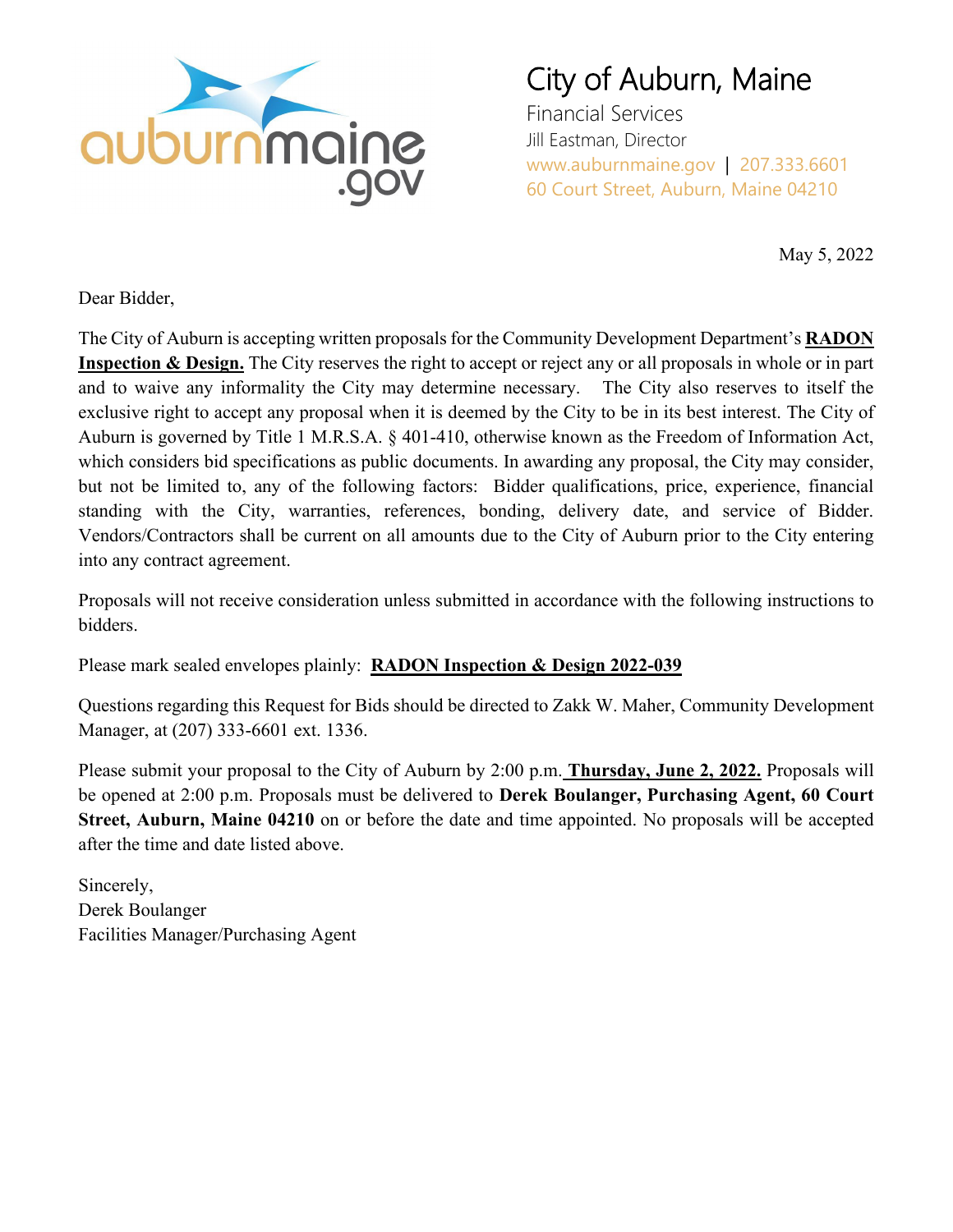## **Contents**

| 1. |  |
|----|--|
| 2. |  |
| 3. |  |
| 4. |  |
|    |  |
|    |  |
|    |  |
|    |  |
|    |  |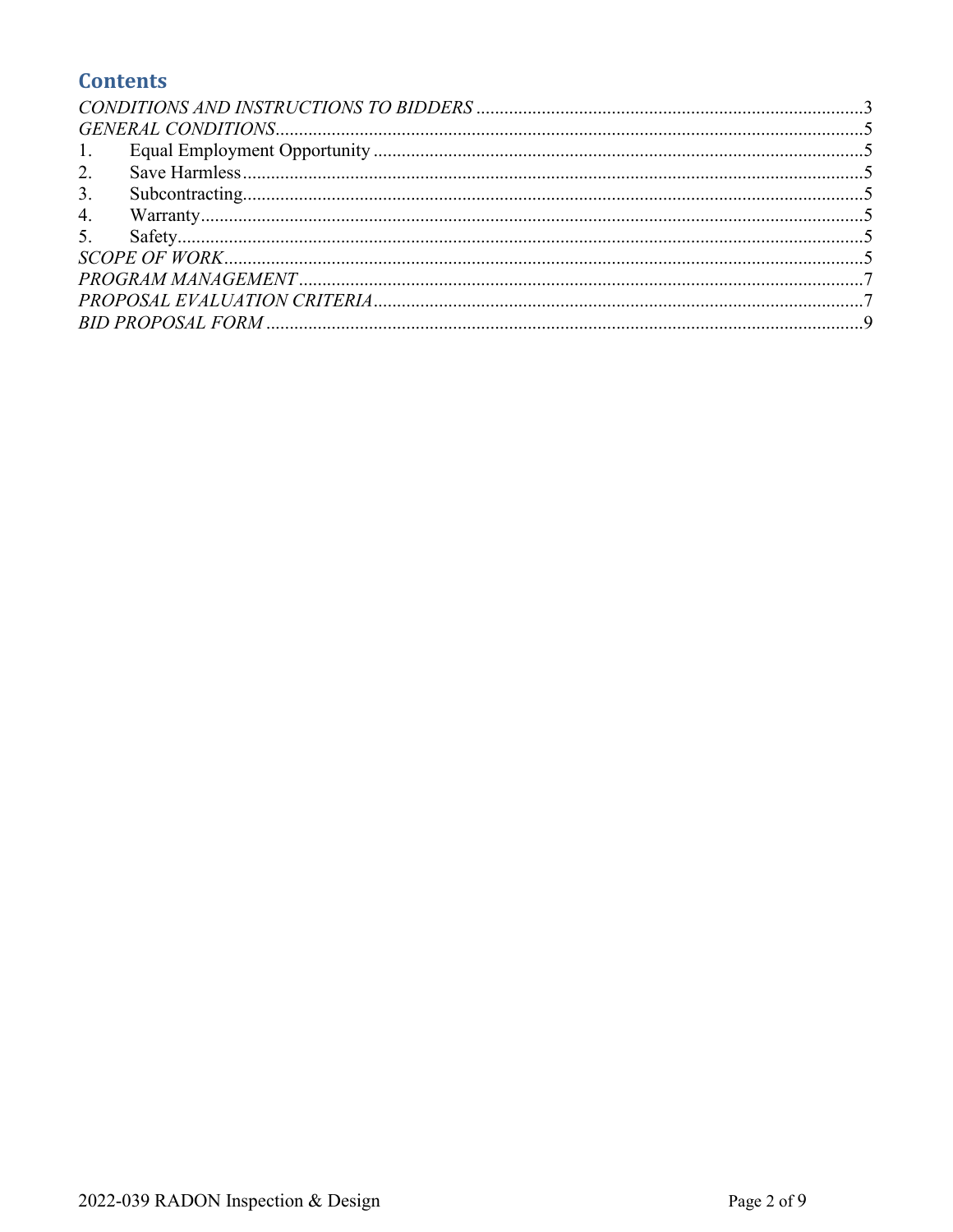## <span id="page-2-0"></span>*CONDITIONS AND INSTRUCTIONS TO BIDDERS*

## **Conditions**

All Contractors submitting proposals must be willing to adhere to the following conditions and must positively state this in the proposal:

- 1. Bidders shall use the enclosed bid form for quotations. Whenever, in bid forms, an article is defined by using a trade name or catalog number, the term "or approved equal", if not inserted, shall be implied.
- 2. Submit a separate unit price for each item unless otherwise specified in the bid request. Award will be made on a basis of each item, or as a group, whichever is in the best interest of the City. Prices stated are to be "delivered to destination".
- 3. Bids will be opened publicly. Bidders or representatives may be present at bid opening.
- 4. Awards will be made to the lowest responsible bidder, considering the quality of the materials, date of delivery, cost which meets specification and is in the best interest to the City of Auburn.
- 5. All transportation charges, including expense for freight, transfer express, mail, etc. shall be prepaid and be at the expense of the vendor unless otherwise specified in the bid.
- 6. The terms and cash discounts shall be specified. Time, in connection with discount offered, will be computed from date of delivery at destination after final inspection and acceptance or from date of correct invoice, whichever is later.
- 7. The City is exempt from payment of Federal Excise Taxes on the articles not for resale, Federal Transportation Tax on all shipments and Maine Sales Tax and Use Taxes. Please quote less these taxes. Upon application, exemption certificate will be furnished with the Purchase Order when required.
- 8. Time of delivery shall be stated. If time is of the essence, the earliest date may be a factor in the bid award.
- 9. No contract may be assigned without the written consent of the Finance Director or a designate. The contract shall not be considered valid until a purchase order has been issued to the successful bidder.
- 10. Please state **RADON Inspection & Design** on submitted, sealed envelope.
- 11. The City of Auburn reserves the right to waive any formality and technicality in bids whichever is deemed best for the interest of the City of Auburn.
- 12. The City of Auburn may reduce the number of units purchased pursuant to overall prices.
- 13. Bidder will clearly outline all options that are included in the bid price.
- 14. All proposals in response to this RFP are to be the sole property of the City of Auburn. Proposers are encouraged **not** to include in their proposals any information which is proprietary. All materials associated with this procurement process are subject to the terms of state laws defining freedom of information and privacy and all rules, regulations and interpretations resulting from those laws.
- 15. Any product, whether acceptable or unacceptable, developed under a contract awarded as a result of the RFP is to be the sole property of the City.
- 16. The timing and sequence of events resulting from this RFP will ultimately be determined by the City.
- 17. The proposer agrees that the proposal will remain valid for a period of thirty (*30)* days after the closing date for the submission and may be extended beyond that time by mutual agreement.
- 18. The City may amend the terms or cancel this RFP any time prior to the execution of a contract or purchase order for these services if the City deems it to be necessary, appropriate, or otherwise in the best interests of the City. Failure to acknowledge receipt of amendments, in accordance with the instructions contained in the amendments, may result in a proposal not being considered. At his option, the City's Director of Purchasing may provide all proposers with a limited opportunity to remedy any technical deficiencies identified by the City in their initial review of proposals.
- 19. The proposer must certify that the personnel identified in its response to this RFP will be the persons assigned to the project. Any additions, deletions or changes in personnel from the proposal during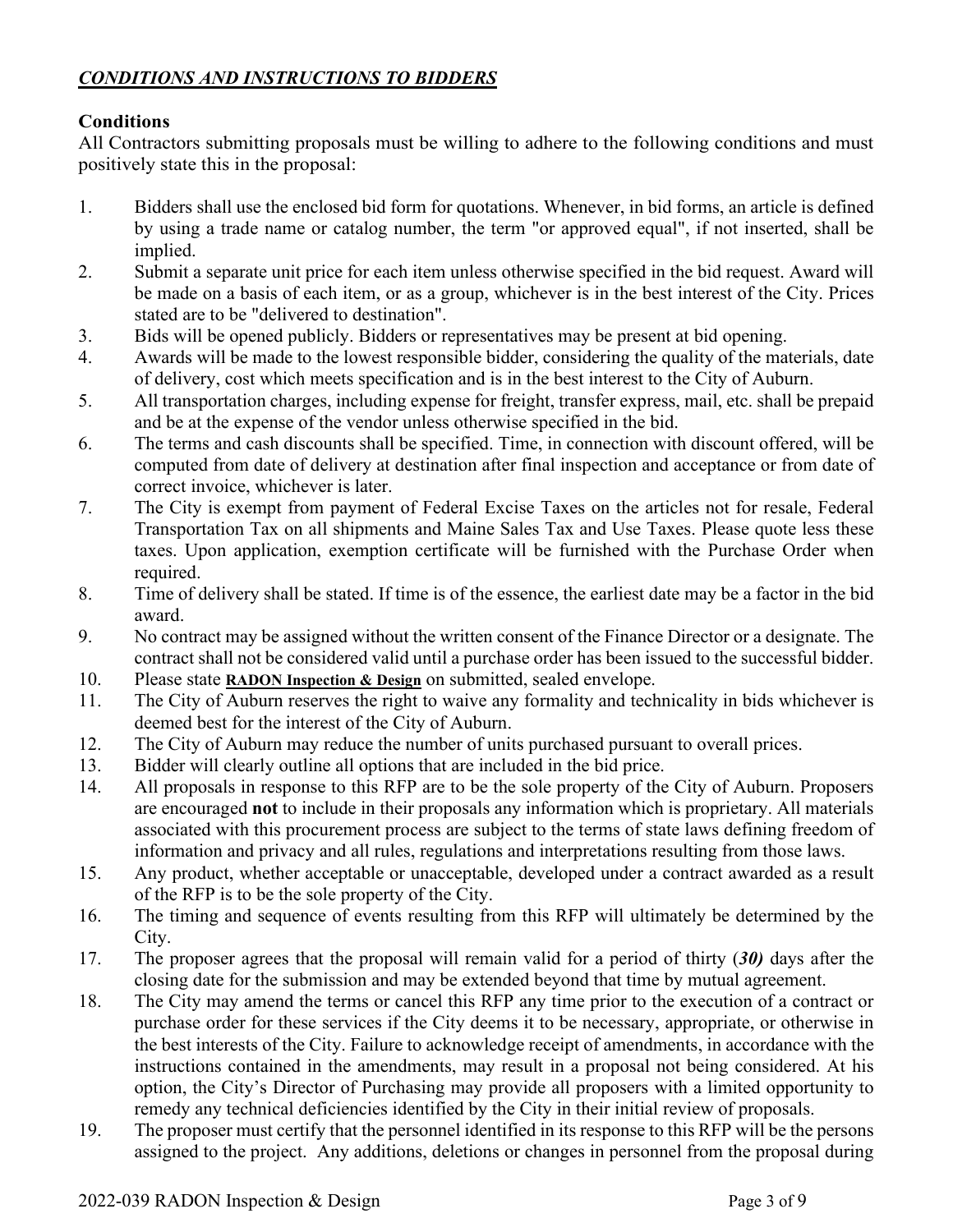the course of the agreement period must be approved by the City, with the exception of personnel who have terminated employment. Replacements for personnel who have terminated employment are subject to approval by the City. At its discretion, the City may require the removal and replacement of any of the proposer's personnel who do not perform adequately, regardless of whether they were previously approved by the City.

- 20. All subcontractors hired by the proposer awarded a contract or purchase order as a result of this RFP must have prior approval of the City prior to and during the agreement period.
- 21. Any costs and expenses incurred by proposers in preparing or submitting proposals are the sole responsibility of the proposer.
- 22. A proposer must be prepared to present evidence of experience, ability, financial standing, and any other information deemed necessary by the City to satisfactorily meet the requirements set forth or implied in the proposal.
- 23. **No** additions or changes to the original proposal will be allowed after submittal, except as may be allowed by the City, at its option, in accordance with Section G.5. of this RFP. While changes are not permitted, clarification of proposals may be required by the City at the proposer's sole cost and expense. The final price and scope of services of any contract or purchase order resulting from this RFP may be negotiated with the responsible proposers.
- 24. The proposer may be required to give presentations to the extent necessary to satisfy the City's requirements or needs. In some cases, proposers may have to give presentations or further explanation to any RFP selection committee established by the City.
- 25. The proposer represents and warrants that the proposal is not made in connection with any other proposer and is in all respects fair and without collusion or fraud. The proposer further represents and warrants that it did not participate in any part of the RFP development process, had no knowledge of the specific contents of the RFP prior to its issuance, and that no agent, representative or employee of the City participated directly in the proposer's proposal preparation.
- 26. All responses to the RFP must conform to instruction. Failure to include any required signatures, provide the required number of copies, to meet deadlines, answer all questions, follow the requested format, or failure to comply with any other requirements of this RFP may be considered appropriate cause for rejection of the response.
- 27. Any contract or purchase order resulting from this RFP process will represent the entire agreement between the proposer and the City and will supersede all prior negotiations, representations or agreements, alleged or made, between the parties. The City shall assume no liability for payment of services under the terms of the contract or purchase order until the successful proposer is notified that the contract or purchase order has been accepted and approved by the City. Any contract resulting from this RFP may be amended only by means of a written instrument signed by the proposer and signed by the responsible agent for the City.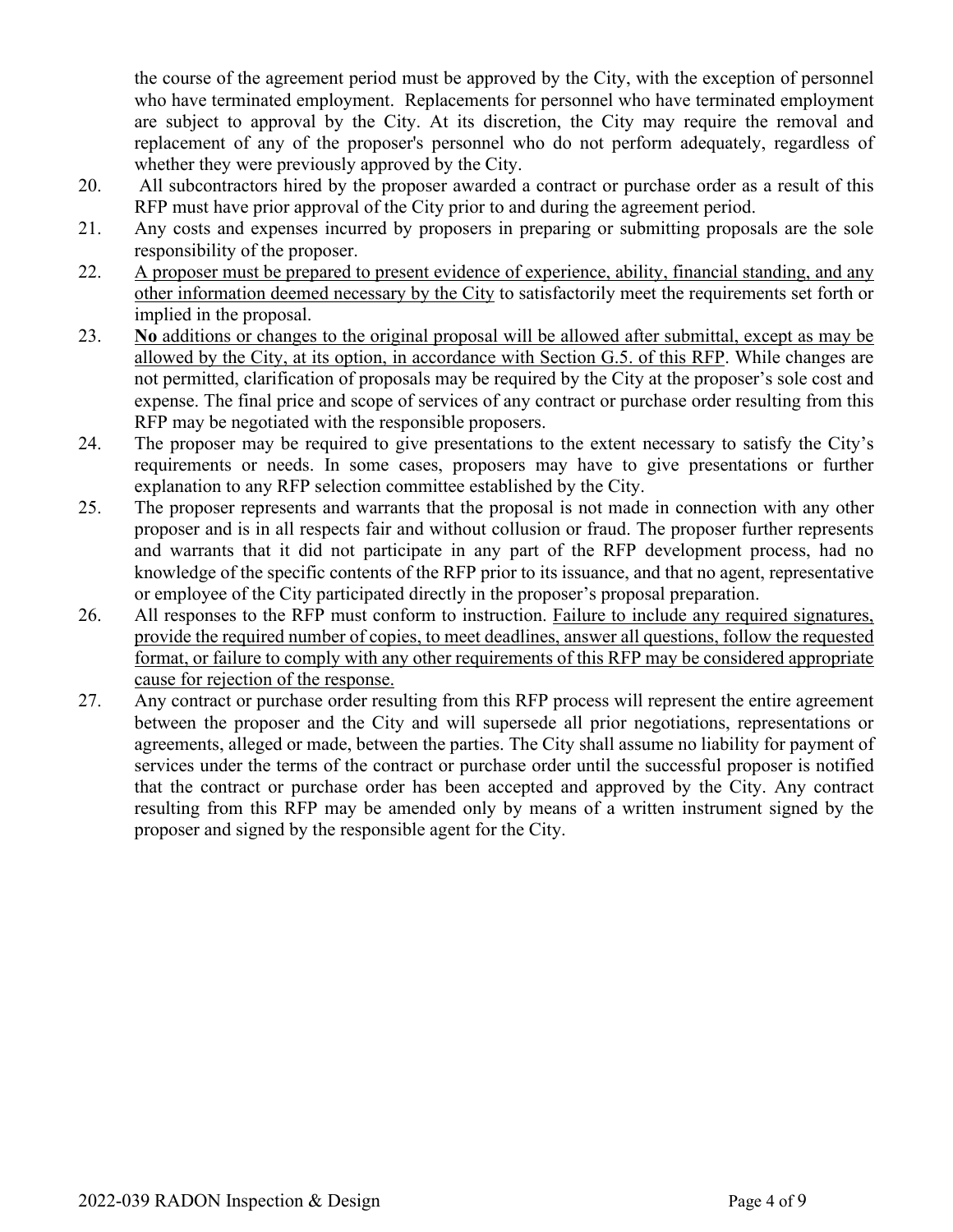## <span id="page-4-0"></span>*GENERAL CONDITIONS*

#### <span id="page-4-1"></span>**1. Equal Employment Opportunity**

The City of Auburn is an Equal Opportunity Employer and shall not discriminate against an applicant for employment, and employee or a citizen because of race, color, sex, marital status, physical and/or mental handicap, religion, age, ancestry or natural origin, unless based upon a bona-fide occupation qualification. Vendors and contractor or their agents doing business with the City shall not violate the above clause or the Civil Rights Acts of 1964. Violations by vendors shall be reviewed on a case-by-case basis and may mean an automatic breach of contract or service to the City of Auburn.

#### <span id="page-4-2"></span>**2. Save Harmless**

The Bidder agrees to protect and save harmless the owner from all costs, expenses or damages that may arise out of alleged infringement of patents of materials used.

#### <span id="page-4-3"></span>**3. Subcontracting**

The Bidder shall not subcontract any part of the work or materials or assign any monies due it without first obtaining the written consent of the municipality. Neither party shall assign or transfer its interest in the contract without the written consent of the other party.

#### <span id="page-4-4"></span>**4. Warranty**

The Bidder warrants that all work will be of good quality and free from faults and defects, and in conformance with the specifications. All work not so conforming to these standards may be considered defective. The Bidder agrees to be responsible for the acts and omissions of all of its employees and all subcontractors, their agents and employees, and all other persons performing any of the work under a contract with the Bidder.

#### <span id="page-4-5"></span>**5. Safety**

The Contractor shall be responsible for initiating, maintaining, and supervising all safety precautions and programs in connection with the work.

The Contractor shall take all reasonable precautions for the safety of, and shall provide all reasonable protection to prevent damage, injury, or loss to:

• All employees and others on or near the work site.

• Materials and equipment, whether in storage on or off the site, under the care, custody or control of the Contractor or any of its subcontractors.

The Contractor shall give all notices and comply with all applicable laws, ordinances, rules, regulations, and lawful orders of any public authority bearing on the safety of persons or property of their protection from damage, injury, or loss.

The Contractor shall promptly remedy all damages or loss to property of anyone caused in whole or in part by the Contractor, its representatives, agents, employees or subcontractors, regardless of fault. Failure of the Contractor to remedy the damage or loss promptly shall entitle the Town, to remedy the damage or loss, and to obtain reimbursement for said costs of remedying, and to obtain all costs of collection for reimbursements including, but not limited to, attorneys' fees directly from the Contractor, or by reducing payment by the amount of damage costs caused by the Contractor.

## <span id="page-4-6"></span>*SCOPE OF WORK*

**Background and Intent:** The United States Department of Housing and Urban Development, Office of Lead Hazard Control & Healthy Homes has awarded the City of Auburn Community Development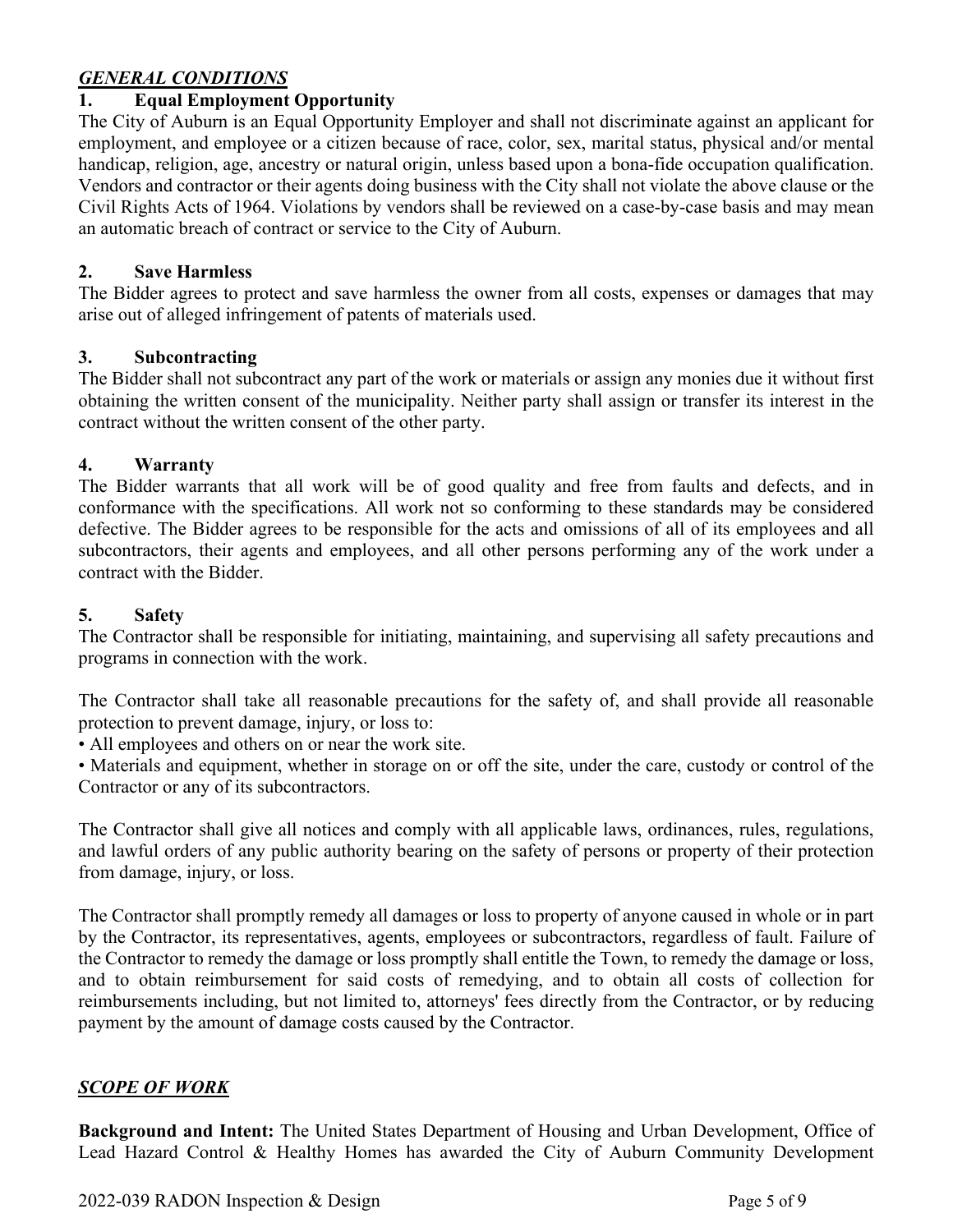Department to carry out activities associated with a Lead Based Paint Hazard Control Program. HUD's "Lead Safe Housing Rule" (24 CFR Part 35) requires that certain federally funded projects include Lead Risk Assessments, Lead Hazard Reduction Plans, Lead Abatement Plans and Lead Management. The city of Auburn is required to conduct radon testing and mitigations where appropriate for all homes and housing units enrolled in the current Lead Hazard Control & Healthy Homes grant.

Since the projects are federally funded, contractors and subcontractors must at all times be in full compliance with all applicable statutes, acts, ordinances, guidelines, resolutions, orders, judgements, decrees, injunctions, rules and regulations of all government authorities applicable to performance by the provider of services hereunder, including those having jurisdiction over their registration and licensing to perform services hereunder; including but not limited to the following: The Equal Employment Opportunity Act; the Copeland Anti-Kickback Act, as supplemented in the Department of Labor Regulations (29 CFR Part3); the Davis-Bacon Act as supplemented by the Department of Labor Regulations (29 CFR part 5); section 103 and 107 of the Contract Work Hours and Safety Standards Act, as supplemented by the Department of Labor Regulations (29 CFR part 5); and the Cranston-Gonzalez National Affordable Housing Act, as amended. All applicable sections of the City Charter and Code of Ordinances are incorporated by reference and made a part hereof.

**Scope of Services:** The successful bidder shall provide the following services at a minimum. The contractor will be expected to have appropriate professional staffing to accomplish the scope of work within the specified time required by the Community Development Office based on the project needs. The bidder will:

- Conduct Air and Water Radon testing in units assigned by the Community Development Office.
- Consult with the staff of City of Auburn Community Development Team, Lead Inspection & Design firm and the property owners regarding Radon mitigation work plans.
- Deliver Radon remediation work plans as necessary to remediate the risk to the building occupants.
- Submit job specifications and inspection results within seven (7) days to the City of Auburn Community Development office and/or the local Health Department (City will procure and perform construction management).
- Provide all required documentation and verifications in compliance with federal and local regulations.

## **Schedule**

Schedules for individual cost estimating projects will vary depending on project scope and schedule. The Community Development Office and the selected firm will agree to a schedule prior to commencement of work on any individual project.

## **Deliverables**

Deliverables are an electronic document of a comprehensive scope of work and cost estimates in a format provided by the Community Development Office or agreed to by the Community Development Office.

## **Agreement Period**

The agreement period for any contract or purchase order resulting from this RFP is anticipated to be one (1) year.

The CONTRACTOR shall provide all labor, materials and equipment necessary to complete the job in a timely fashion. All costs associated with the performance of the contract shall be the sole responsibility of the CONTRACTOR.

## **Work to be Performed**

All work shall be done at such times as the Contractor and Community Development Office shall deem appropriate. Work schedule will be coordinated by the Community Development Department as projects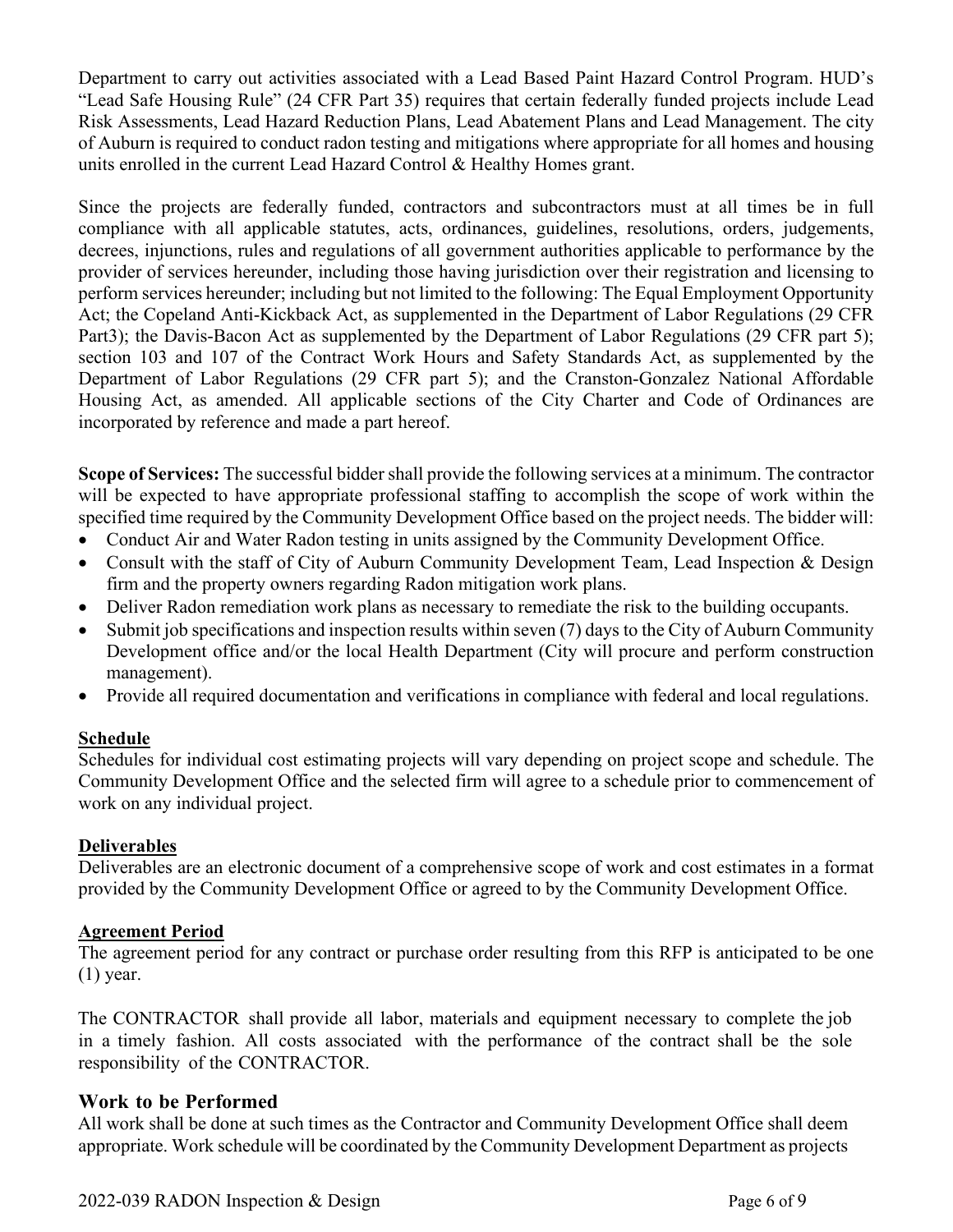are approved. Work shall not begin in any area without specific notification of, and approval by the Community Development Office.

## <span id="page-6-0"></span>*PROGRAM MANAGEMENT*

The **RADON Inspection & Design** Contract shall be managed by the Community Development Department of the City of Auburn. It is expected that invoices for services rendered will be itemized and submitted no less than monthly.

## **Schedule**

The City of Auburn intends to have this work performed from June 15, 2022 to June 30, 2023.

## <span id="page-6-1"></span>*PROPOSAL EVALUATION CRITERIA*

The Community Development Office will evaluate proposals and select a contractor based on a combination of the following factors:

- Qualifications and relevant experience of the firm, including knowledge of federal and State laws and regulations governing the services outlined in the scope of services including but not limited to Maine Radon Registration Act (MRSA section 771 et. Seq),the National Environmental Health Association's National Radon Proficiency Program (NEH-NRPP) and the National Radon Safety Board (NRSB).
- Qualifications and relevant experience of the firm's proposed staff including but not limited to providing these types, or similar services as those outlined in the Scope of Services in this RFP
- Quality of references from similar work completed recently, with a proven track record in providing these types, or similar services for municipal governments or agencies involved with Lead Hazard Control and Healthy Homes Grant programs.
- The extent to which the proposed solution matches the needs of the Community Development Office.
- Review of a sample scope of work/cost itemization.
- Reasonableness of cost of associated services requested.

## *REQUIREMENTS AND FORMAT OF THE PROPOSAL*

Contractors responding to this RFP shall submit their proposals, organized and presented as outlined below. Accuracy and completeness are essential. Since the successful proposal will be incorporated into the contract, contractors are cautioned not to make claims or statements to which they are not prepared to commit to contractually.

The Contractor must provide the following with the proposal:

- Business Name, Contact Information, Owner(s)
- Short History of Business (existing customers, experience, specialties, etc.)
- A sample scope of work/cost itemization
- Proof of Commercial Liability Insurance (listing of City as additional insured will be required)

## **Letter of Transmittal**

The Proposal must consist of a letter of transmittal signed by an individual authorized to bind the Contractor contractually. **Itshall:**

- Concisely identify the services offered in the proposal.
- State that the proposal will remain in effect for a period of thirty (30) calendar days after the deadline for submission of proposals.
- Include the name, title, address, telephone number and email address of one or more contact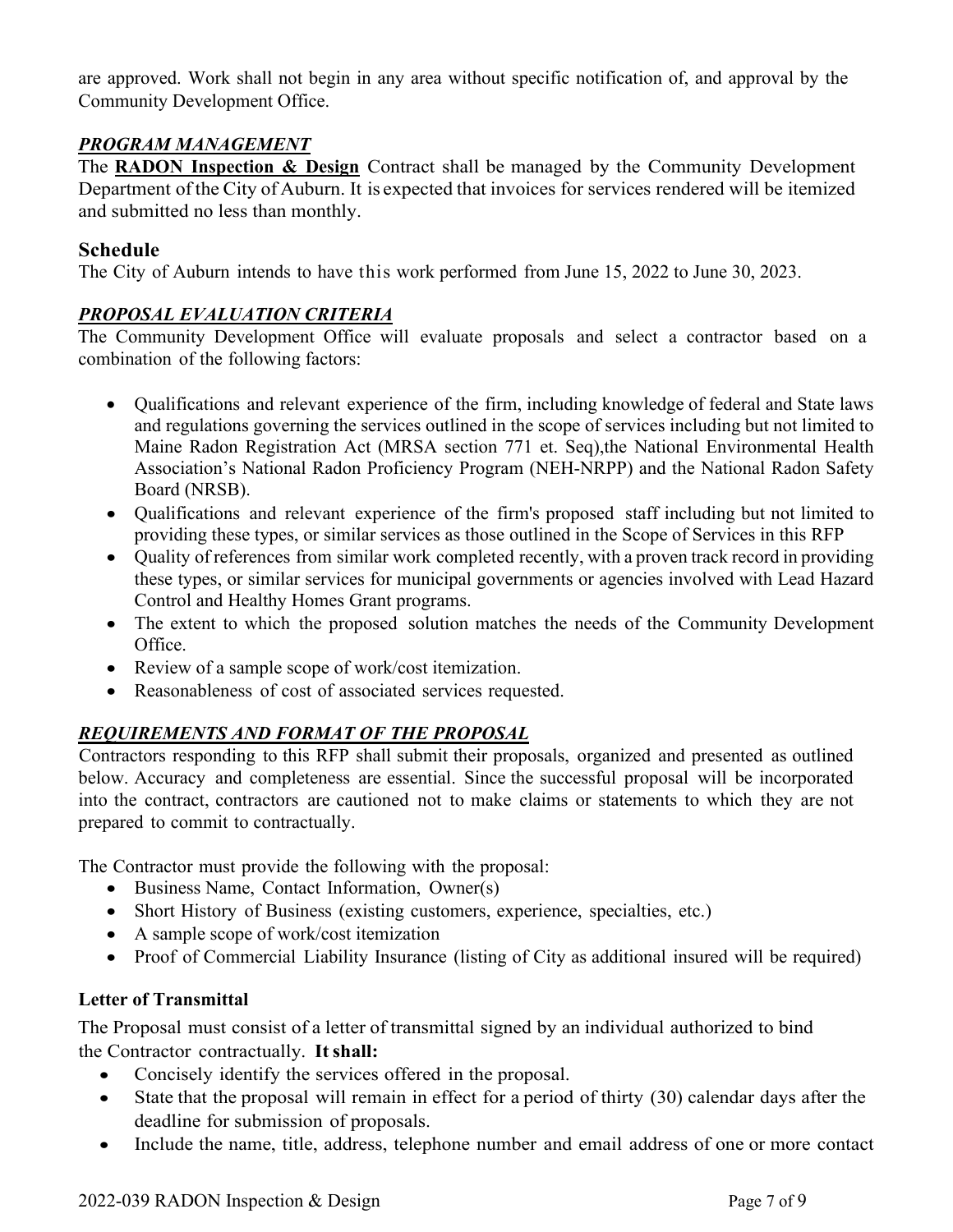individuals.

Include the name, title, address, telephone number and email address of one or more individuals who are authorized to sign a contract.

## **Understanding of the Scope of Work**

In this section, Contractor should notify the City of Auburn of any potential difficulties that might arise in implementing the work making sure to include any expected solutions.

## **Relevant Experience and Client References**

In this section, a description of relevant work experience is to be provided, detailing the timeframe over which services were provided to specific clients. Contractors should provide a minimum of three (3) references and indicate the name of company, contact person, address, telephone number and role of the contact person in relation to the services provided. Information of relevance to the Scope of Work should be presented to allow the City of Auburn to assess Contractor's experience.

## **Qualifications**

- Qualifications For **each** item listed under **Proposal and Evaluation Criteria**, please describe your firm's qualifications, experience and capabilities as they pertain to each of the areas of qualifications listed, as well as those of the personnel to be assigned to this project.
- Work-Plan For **each** item listed in **Scope of Work - Scope of Services**, please describe the approach that would be generally followed in undertaking these tasks. A sample copy of the proposer's risk assessment report, including floor plans, photographs, hazard reduction plan and /or a mitigation plan. These documents should be representative of the proposer's completed product. These items must be submitted for review with the proposal.
- Services Expected of the City Identify the nature and scope of the services that would be generally required of the City in undertaking these projects

## **Cost Schedule**

Proposals shall include a cost per unit price for work to be performed in accordance with this RFP, inclusive of all personnel and non-personnel expenses. Proposers should include any cost adjustments relating to the number of units per building inspected or proration for square footage. This price should encompass the entire Scope of Services in this RFP. The City reserves the right to negotiate costs, scope of services, and key personnel based on provider proposals.

Since the City may desire to consider the proposer's experience, qualifications, statement of work, and other aspects of the RFP prior to the Cost Proposal, the Cost Proposal shall be sealed in a separate envelop marked "Confidential: Cost Proposal".

*Note: The City is exempt from the payment of excise, transportation and sales taxes imposed by the Federal Government and/or the State. Such taxes must not be included in prices.*

## **Exceptions and Alternatives**

Proposers wishing to take any exceptions to any requirement in the RFP shall state and explain such exceptions. The City may accept proposals which take exception to any requirements in this RFP, or which offer any alternative to a requirement herein, as well as consider such exceptions and alternatives in evaluating responses. Any exception or alternative must be clearly delineated and cannot materially affect the substance of this Request for Proposals.